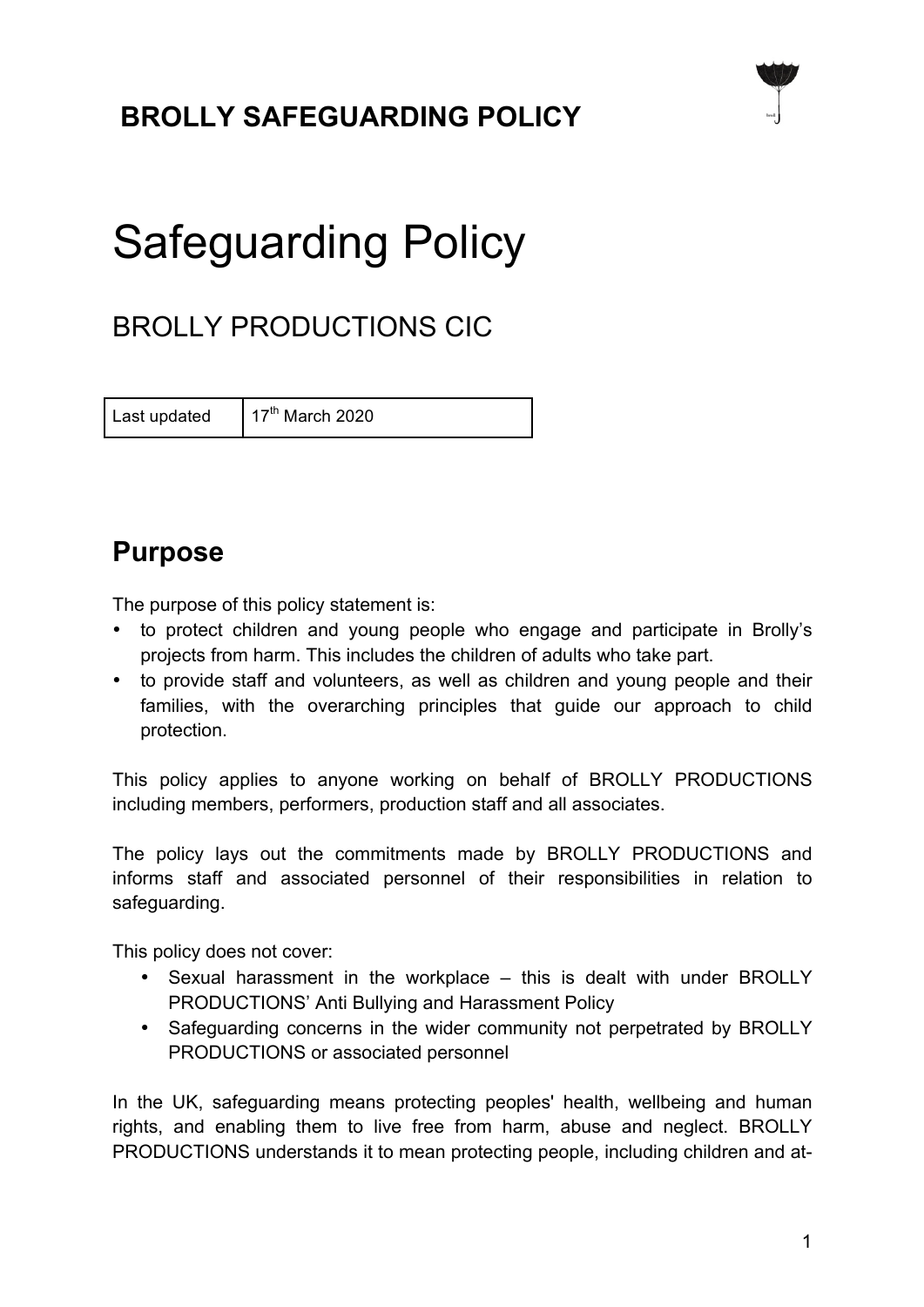



risk adults, from harm that arises from coming into contact with our staff or programmes.

This policy has been drawn up on the basis of legislation, policy and guidance that seeks to protect children in England. A summary of the key legislation is available from nspcc.org.uk/learning.

### **Safeguarding Policy Statement**

BROLLY PRODUCTIONS believes that:

- children and young people should never experience abuse of any kind
- we have a responsibility to promote the welfare of all children and young people, to keep them safe and to practise in a way that protects them.

BROLLY PRODUCTIONS recognises that:

- the welfare of children and young people is paramount in all the work we do and in all the decisions we take
- all children, young people and adults, regardless of age, disability, gender reassignment, race, religion or belief, sex, or sexual orientation have an equal right to protection from all types of harm or abuse
- some children, young people and adults are additionally vulnerable because of the impact of previous experiences, their level of dependency, communication needs or other issues
- working in partnership with children, young people, their parents, carers and other agencies is essential in promoting young people's welfare.

**BROLLY PRODUCTIONS commits to addressing safeguarding throughout its work, through the three pillars of** *prevention***,** *reporting* **and** *response***.**

### **Prevention**

#### **Specific Artistic Director Responsibilities**

The ARTISTIC DIRECTORS of BROLLY PRODUCTIONS will:

- Ensure all company members, performers, production staff and all associates have access to, are familiar with, and know their responsibilities within this policy
- Design and undertake all its programmes and activities in a way that protects people from any risk of harm that may arise from their coming into contact with BROLLY PRODUCTIONS. This includes the way in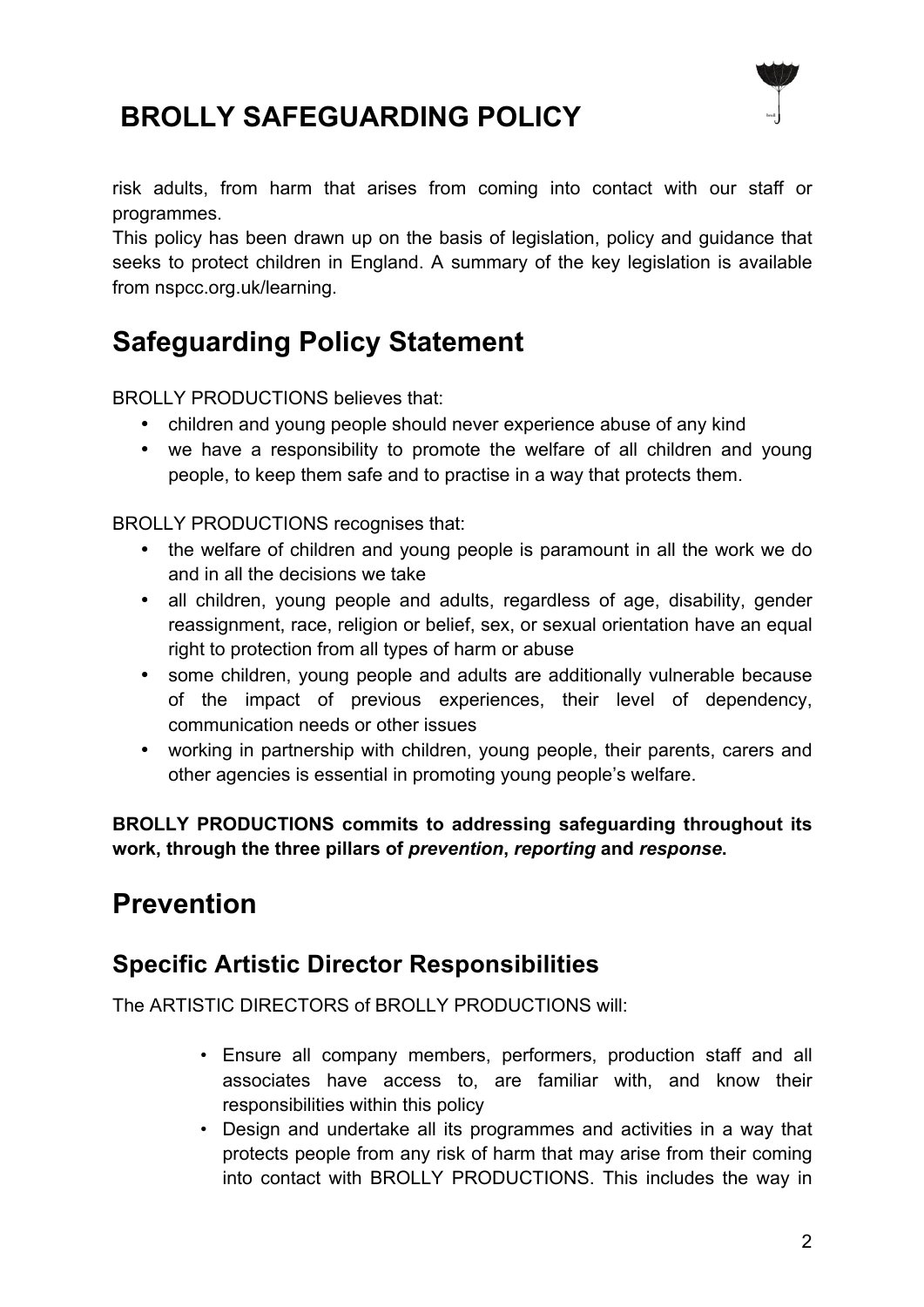



which information about individuals in our programmes is gathered and communicated

- Implement stringent safeguarding procedures
- Follow up on reports of safeguarding concerns promptly and according to due process

#### **Artistic Director, Performers and Crew Responsibilities**

#### **Child safeguarding**

BROLLY PRODUCTIONS associated personnel must not:

- Sexually abuse or exploit children
- Subject a child to physical, emotional or psychological abuse, or neglect
- Engage in any commercially exploitative activities with children including child labour or trafficking

#### **Adult safeguarding**

BROLLY PRODUCTIONS associated personnel must not:

- Sexually abuse or exploit at risk adults
- Subject an at-risk adult to physical, emotional or psychological abuse, or neglect

#### **Protection from sexual exploitation and abuse**

BROLLY PRODUCTIONS associated personnel must not:

- Exchange money, employment, goods or services for sexual activity. This includes any exchange of assistance that is due to beneficiaries of assistance
- Engage in any sexual relationships with beneficiaries of assistance, since they are based on inherently unequal power dynamics

Additionally, BROLLY PRODUCTIONS associated personnel are obliged to:

- Contribute to creating and maintaining an environment that prevents safeguarding violations and promotes the implementation of the Safeguarding Policy
- Report any concerns or suspicions regarding safeguarding violations by any BROLLY PRODUCTIONS associated personnel to the appropriate staff member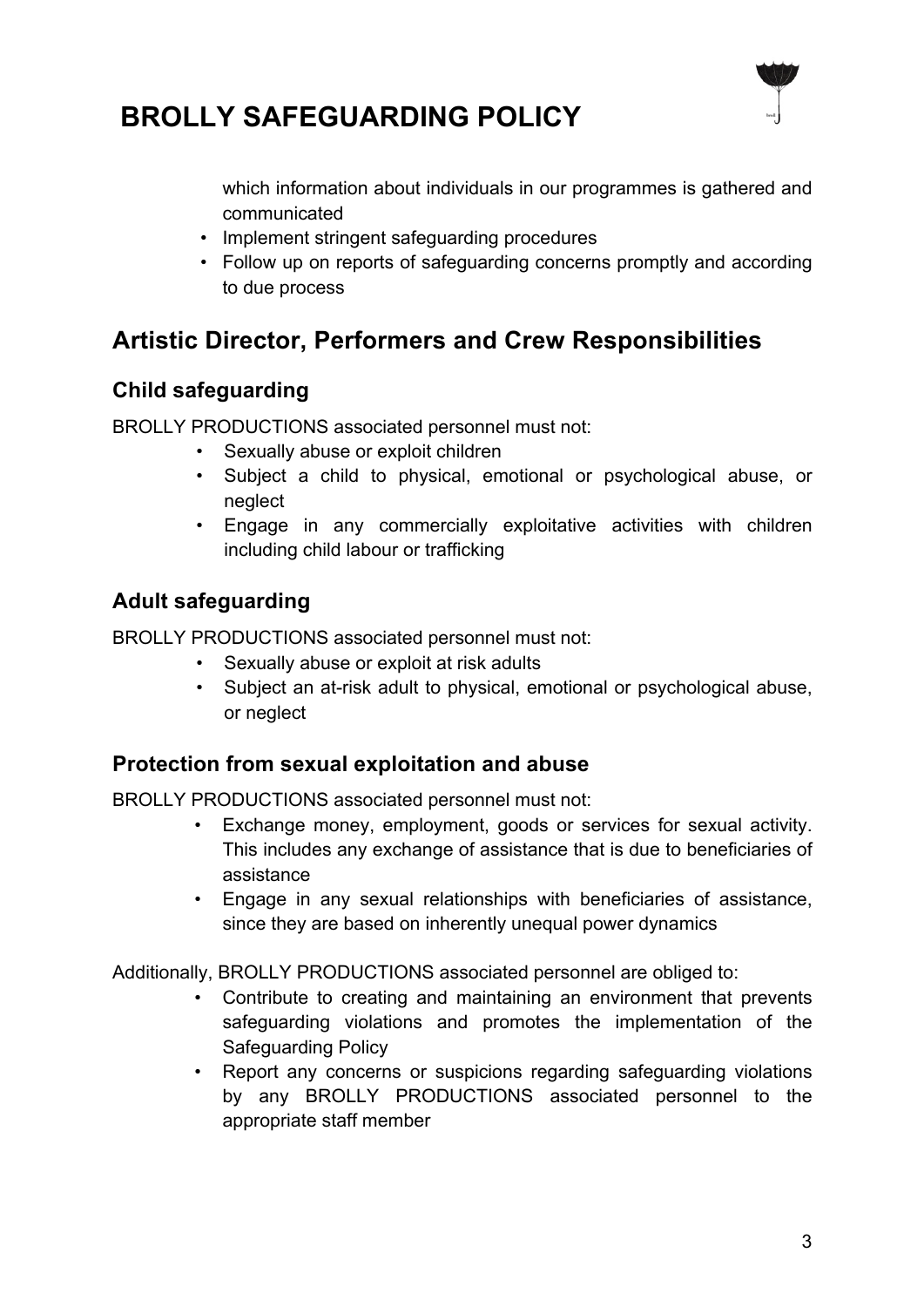### **BROLLY SAFEGUARDING POLICY**



### **Reporting**

BROLLY PRODUCTIONS will ensure that safe, appropriate, accessible means of reporting safeguarding concerns are made available to staff and the communities we work with.

Any members, performers, production staff and associates reporting concerns or complaints will be protected. BROLLY PRODUCTIONS will also accept complaints from external sources such as members of the public, partners and official bodies.

#### **How to report a safeguarding concern**

Company members, performers, production staff and associates who have a complaint or concern relating to safeguarding should report it immediately to the SAFEGUARDING LEAD:

**Name: Rachana Jadhav Phone/email: 07740 706012 / brollyproductions@gmail.com**

NSPCC Helpline 0808 800 5000

### **Response**

BROLLY PRODUCTIONS will follow up safeguarding reports and concerns according to policy and procedure, and legal and statutory obligations. We will apply appropriate disciplinary measures to anyone found in breach of policy.

BROLLY PRODUCTIONS will offer support to survivors of harm caused by staff or associated personnel, regardless of whether a formal internal response is carried out (such as an internal investigation).

### **Confidentiality**

It is essential that confidentiality in maintained at all stages of the process when dealing with safeguarding concerns. Information relating to the concern and subsequent case management should be shared on a need to know basis only and should be kept secure at all times.